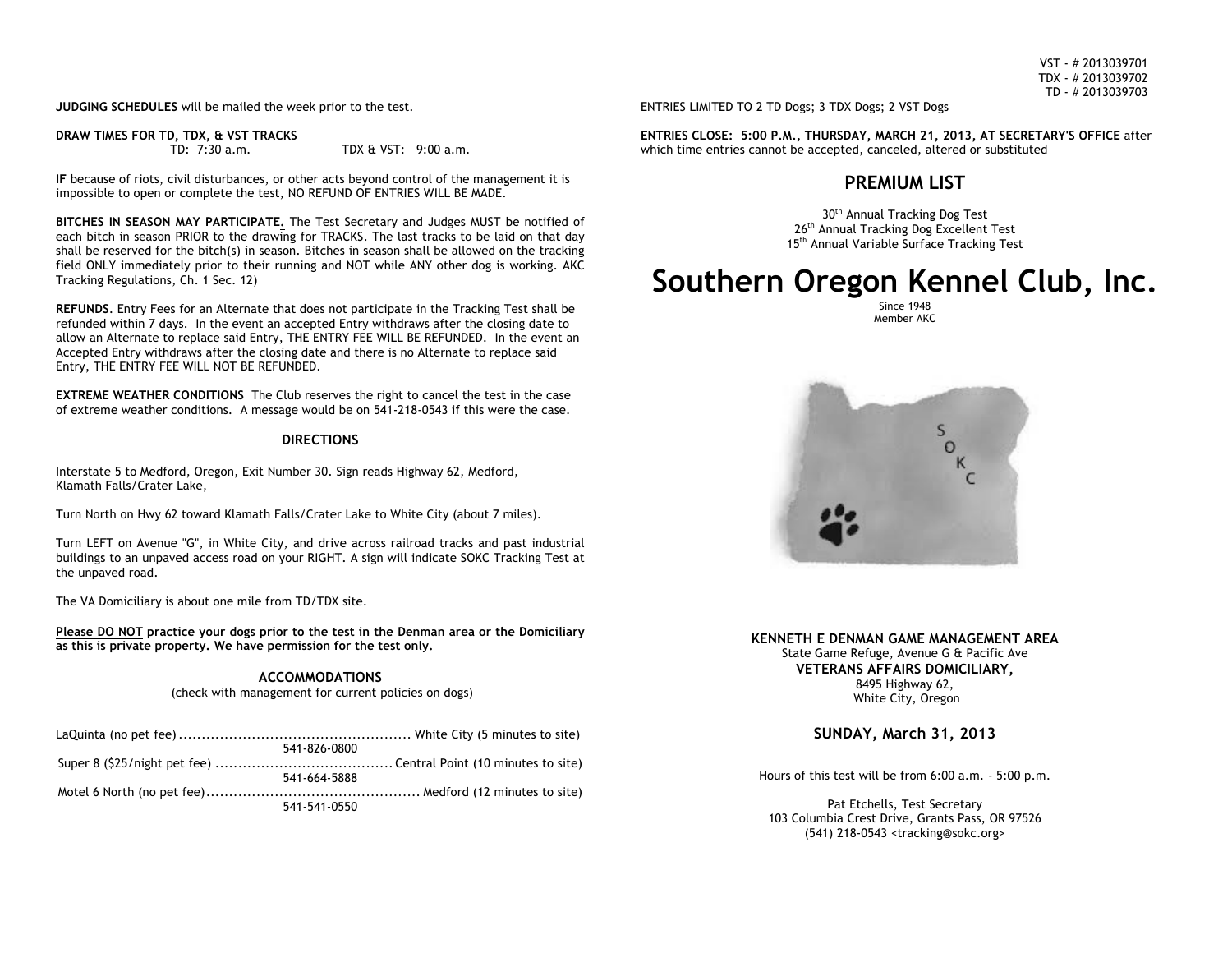# **OFFICERS AND BOARD OF SOUTHERN OREGON KENNEL CLUB, INC.**

| 265 Murphy Gulch Road, Rogue River, OR 97537 - (541) 582-0066 |  |
|---------------------------------------------------------------|--|

Pat Etchells – Carolyn Miller – Jeanne Zuver

# **SHOW COMMITTEE**

Michelle McKenna, Test Chairman Pat Etchells, Test Secretary<br>103 Columbia Crest Drive 103 2014 Stage Road Central Point, OR 97525 503-752-9226 541-218-0543 bossyb@peerlesspooches.net tracking@sokc.org

103 Columbia Crest Drive<br>Grants Pass, OR 97526

Chief Tracklayer ----------------------------------------------------------------------------- John Etchells

and Officers of the Club

# **VETERINARIAN (On Call)**

Southern Oregon Veterinary Special Center 3265 Biddle Road, Medford, OR 97504 541-282-97504

### **JUDGES**

Ms. Anne Hershey MD, 25 Heather Place, Hillsborough CA 94010 Mrs. Stephanie Gonyeau, PO Box 1300, Goldendale, WA 97620

# **THIS TEST WILL BE LIMITED TO**

If the limit is not reached in one test but exceeded in the other Test, the number of tracks may be exchanged on a ratio of 2 TD tracks to 1 TDX/VST track.

# **TROPHIES**

The Southern Oregon Kennel Club will present a trophy featuring to each dog rated "passed" in the test.

**The Southern Oregon Kennel Club, Inc., does not agree to arbitrate claims as set forth on the Official AKC entry form.**

**"Exhibitors should follow their veterinarians' recommendation to assure their dogs are free of internal and external parasites, any communicable diseases, and have appropriate vaccinations."**

# **AMERICAN KENNEL CLUB CERTIFICATION**



Permission has been granted by the American Kennel Club for the holding of this event under American Kennel Club rules and regulations.

James P. Crowley, Secretary

# **NOTICE TO EXHIBITORS**

**CLOSING DATE** for the test is 5:00 p.m., Thursday, March 21, 2013, after which time entries will not be accepted, canceled, altered or substituted.

**NO DOG** MAY BE ENTERED IN THE TD TEST unless it has been certified by a licensed Tracking Judge. THIS CERTIFICATION MUST be included with the entry. NO DOG MAY BE ENTERED IN THE TDX OR VST TEST until notified by the American Kennel Club that it has earned the TRACKING DOG TITLE. A TD/TDX/VST dog may continue to participate, but preference in entries will be given to dogs which have not yet passed the TD/TDX/VST test.

**MAIL** all entries with fees to: Pat Etchells, SOKC Test Secretary, 103 Columbia Crest Drive, Grants Pass, OR 97526. Entries not on official AKC entry forms & photocopies of entry forms without the Agreement and Rules on the reverse side of the official AKC entry form are not acceptable. Incomplete entries or entries without fees or necessary certification WILL NOT be accepted.

**ERRORS ON ENTRY BLANKS**: Owners are responsible for errors in making out entry forms, whoever may make such errors, and no entry fee will be refunded, in the event of such errors or cancellation of entries after the published closing date.

**ENTRY FEES** include \$.50 AKC recording fee and \$3.00 event service fee. With the entry form for the TD Test for a dog that has not "passed" an AKC tracking test, there must be filed an original statement, dated within twelve months, signed by a person who has been approved by the American Kennel Club to judge a Tracking Test, certifying that the dog is considered by him to be ready for such a test.

**MAKE CHECKS PAYABLE TO "SOKC"**. If you are entering more than one dog or test, please send a separate check for each entry.

# **NO DOG MAY ENTER MORE THAN ONE OF THE THREE TESTS.**

#### **TELEPHONED, TELEGRAPHED, UNSIGNED, OR ENTRIES WITHOUT FEES CANNOT BE**

**ACCEPTED**. No entry shall be made and none accepted which specifies any conditions as to its acceptance. Returned checks do not constitute a valid entry fee and will have to be made good with cash or a money order prior to showing. The Test Secretary will add a collection fee to the amount of each returned check.

**ENTRIES** shall be accepted up until the official closing date, even though the advertised limit has been reached, and a drawing will be held within 48 hours of the closing to determine which entries will participate in the test.

**IF THE ENTRY** is exceeded, a drawing will be held Thursday, March 21, 2013 at 7:00 p.m. at Elmer's Restaurant, 175 NE Agness Avenue, Grants Pass, Oregon. When the advertised limit is reached if there are more entries, the drawing will continue to establish a list of alternates. Following the draw, the Test Secretary will promptly notify all entrants of the outcome. Alternates will be given the option to accept or deny being placed on the list of alternates. If they decline, their entry fee (and certification for TD) shall be returned. Entrants and alternates who are not given the opportunity to run a track shall have their entry fee (and certification for TD) returned. (AKC Tracking Regulations, Ch. 1 Sec. 12) Alternates are required to be at the Test site at the time of the DRAWING FOR TRACKS. If an entrant is absent, the alternates will draw in the order listed in the catalog. NO entry fees will be returned after the closing date except as specified above.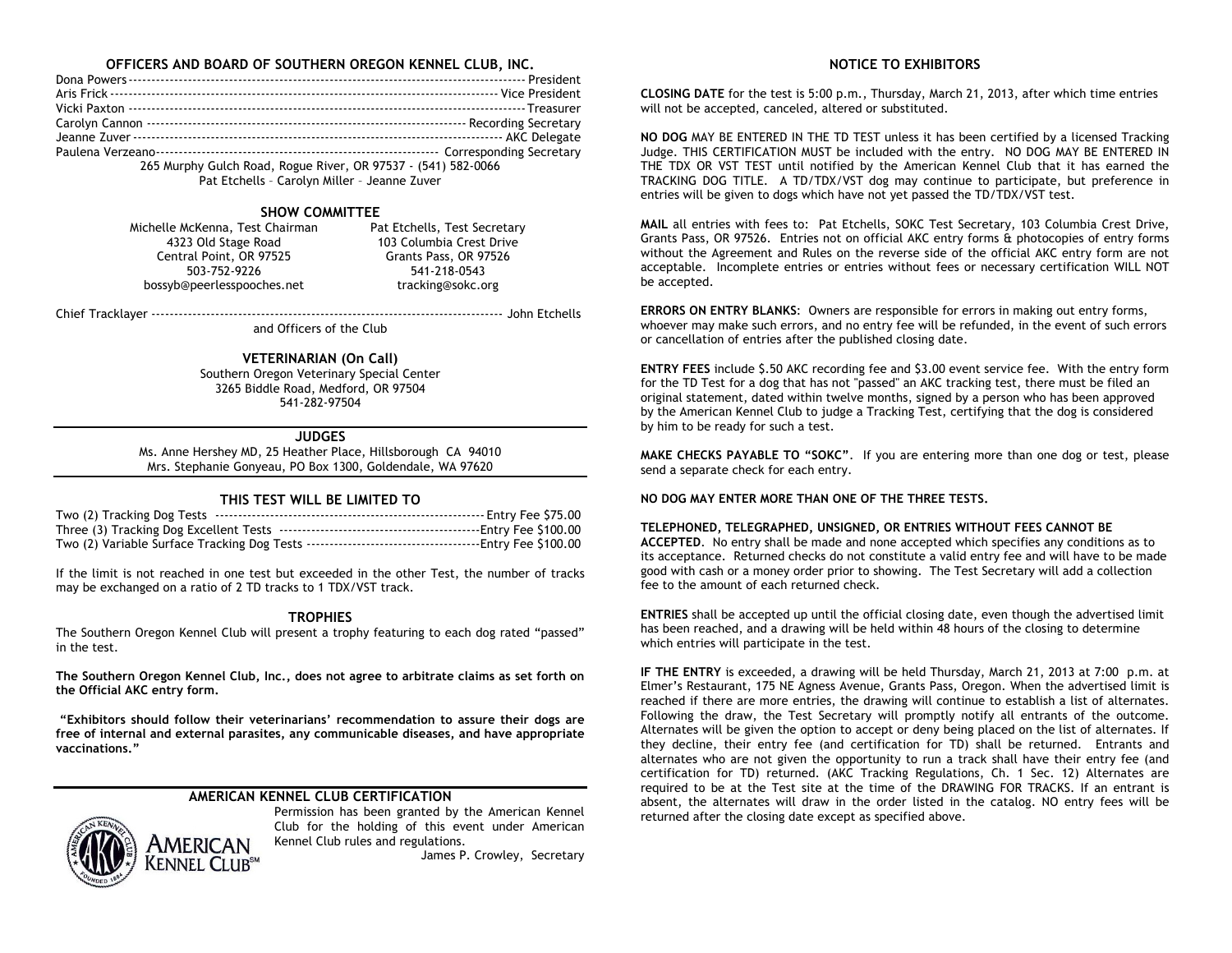**OFFICIAL ENTRY FORM**



VST - # 2013039701 TDX - # 2013039702 TD - # 2013039703 **TD/TDX/VST**

#### **Southern Oregon Kennel Club, Inc**.

Sunday, March 31, 2013 **ENTRY** Fees: \$75 - TD; \$100 - TDX; \$100 - VST (including .50 AKC recording fee and \$3.00 Event Service Fee) **ENTRIES** CLOSE at the Show Secretary's Office at 5:00 p.m., Thursday, March 21, 2013, after which time entries cannot be accepted, canceled or changed **MAIL ENTRIES** with fees to Pat Etchells, 103 Columbia Crest Drive, Grants Pass, OR 97526

MAKE CHECKS or money orders payable to Southern Oregon Kennel Club

I enclose S for entry fees

IMPORTANT: Read Carefully Instructions on Reverse Side Before Filling Out. Numbers in the boxes indicate sections of the instructions relevant to the information needed in that box (PLEASE PRINT)

| BREED (4)                                                                       |                    | VARIETY (1)                                                                | <b>SEX</b>                   |
|---------------------------------------------------------------------------------|--------------------|----------------------------------------------------------------------------|------------------------------|
| <b>OBEDIENCE CLASS (2,3)</b>                                                    | <b>JUMP HEIGHT</b> | ADDITIONAL OBEDIENCE CLASS (2,3)                                           |                              |
| ADDITIONAL OBEDIENCE CLASS (2,3)                                                |                    | ADDITIONAL OBEDIENCE CLASS (2,3)                                           |                              |
| NAME OF (See Back<br>JUNIOR HANDLER (if any)                                    |                    |                                                                            | JR. HANDLER<br><b>NUMBER</b> |
| <b>FULL</b><br><b>NAME</b><br>OF DOG                                            |                    |                                                                            |                              |
|                                                                                 | Enter number here  | DATE OF<br><b>BIRTH</b>                                                    |                              |
| $\Box$ AKC NO.<br><b>D</b> PAL/ILP No.<br><b>E FOREIGN REG NO &amp; COUNTRY</b> |                    | PLACE OF<br>BIRTH (list country)<br>Do not print this above in the catalog |                              |
| <b>BREEDER</b>                                                                  |                    |                                                                            |                              |
| <b>SIRF</b>                                                                     |                    |                                                                            |                              |

DAM

| <b>ACTUAL OWNER(S)</b><br><b>OWNER'S ADDRESS</b> | (please print) |              |            |  |
|--------------------------------------------------|----------------|--------------|------------|--|
|                                                  |                | <b>STATE</b> | <b>71P</b> |  |

#### NAME OF OWNER'S AGENT

(IF ANY) AT THE SHOW

I CERTIFY that I am the actual owner of the dog, or that I am the duly authorized agent of the actual owner whose name I have entered above. In consideration of the acceptance of this entry, I (we) agree to abide by the rules and regulations of The American Kennel Club in effect at the time of this event, and by any additional rules and regulations appearing in the premium list for this event, and further agree to be bound by the "Agreement" printed on the reverse side of this entry form. I (we) certify and represent that the dog entered is not a hazard to persons or other dogs. This entry is submitted for acceptance on the foregoing representation and Agreement. I (we) agree to conduct myself (ourselves) in accordance with all such Rules and Regulations (including all provisions applying to discipline) and to abide by any decisions made in accord with them.

\_\_\_\_\_\_\_\_\_\_\_\_\_\_\_\_\_\_\_\_\_\_\_\_\_\_\_\_\_\_\_\_\_\_\_\_\_\_\_\_\_\_\_\_\_\_\_\_\_\_\_\_\_\_\_\_\_\_\_\_\_\_\_\_\_\_\_\_\_\_\_\_\_\_\_\_\_\_\_\_\_\_\_\_\_\_\_\_\_\_\_\_\_\_\_\_\_\_\_\_\_\_\_\_\_\_\_\_

SIGNATURE of owner or his agent Duly authorized to make this entry

TELEPHONE # \_\_\_\_\_\_\_\_\_\_\_\_\_\_\_\_\_\_\_\_\_\_\_\_\_\_\_\_\_\_\_\_\_\_\_\_\_\_\_\_\_\_\_\_\_\_\_\_\_\_\_\_\_\_\_\_\_\_\_\_\_\_\_\_\_\_\_\_\_\_\_\_\_\_\_\_\_\_\_\_\_\_\_\_\_\_\_\_\_\_\_\_\_\_\_

E-MAIL Address (An acknowledgement or receipt of entry may be sent to this e-mail address)

#### AKC Rules, Regulations, Policies and Guidelines are available on the American Kennel Club Website www.akc.org

#### AGREEMENT

I (we) agree that the club holding this event has the right to refuse this entry for cause which the club shall deem sufficient. In consideration of the acceptance of this entry and of the holding of this event and of the opportunity to have the dog judged and to win prizes, ribbons, or trophies, I (we) agree to hold the AKC, the event-giving club, their members, directors, governors, officers, agents, superintendents or event secretary and the owner and/or lessor of the premises and any provider of services that are necessary to hold this event and any employees or volunteers of the aforementioned parties, and any AKC approved judge, judging at this event, harmless from any claim for loss or injury which may be alleged to have been caused directly or indirectly to any person or thing by the act of this dog while in or about the event premises or grounds or near any entrance thereto, and I (we) personally assume all responsibility and liability for any such claim; and I (we) further agree to hold the aforementioned parties harmless from any claim for loss, injury or damage to this dog.

Additionally, I (we) hereby assume the sole responsibility for and agree to indemnify, defend and save the aforementioned parties harmless from any and all loss and expense (including legal fees) by reason of the liability imposed by law upon any of the aforementioned parties for damage because of bodily injuries, including death at any time resulting therefrom, sustained by any person or persons, including myself (ourselves), or on account of damage to property, arising out of or in consequence of my (our) participation in this event, however such, injuries, death or property damage may be caused, and whether or not the same may have been caused or may be alleged to have been caused by the negligence of the aforementioned parties or any of their employees, agents, or any other persons.

**I (WE) AGREE THAT ANY CAUSE OF ACTION, CONTROVERSY OR CLAIM ARISING OUT OF OR RELATED TO THE ENTRY, EXHIBITION OR ATTENDANCE AT THE EVENT BETWEEN THE AKC AND THE EVENT-GIVING CLUB (UNLESS OTHERWISE STATED IN ITS PREMIUM LIST) AND MYSELF (OURSELVES) OR AS TO THE CONSTRUCTION, INTERPRETATION AND EFFECT OF THIS AGREEMENT SHALL BE SETTLED BY ARBITRATION PURSUANT TO THE APPLICABLE RULES OF THE AMERICAN ARBITRATION ASSOCIATION. HOWEVER, PRIOR TO ARBITRATION ALL APPLICABLE AKC BYLAWS, RULES, REGULATIONS AND PROCEDURES MUST FIRST BE FOLLOWED AS SET FORTH IN THE AKC CHARTER AND BYLAWS, RULES, REGULATIONS, PUBLISHED POLICIES AND GUIDELINES.** 

#### **INSTRUCTIONS**

1. (Variety) if you are entering a dog of breed in which there are varieties for show purposes, please designate the particular variety you are entering, i.e., Cocker Spaniel (solid color black, ASCOB, parti-color), Beagles (not exceeding 13 in., over 13 in. but not exceeding 15 in.), Dachshunds (longhaired, smooth, wirehaired), Collies (rough, smooth), Bull Terriers (colored, white), Manchester Terriers (standard, toy), Chihuahuas (smooth coat, long coat), English Toy Spaniels (King Charles and Ruby, Blenheim and Prince Charles), Poodles (toy, miniature, standard).

2. (Event Class) Consult the classification in this premium list. If the event class in which you are entering your dog is divided, then, in addition to designating the class, specify the particular division of the class in which you are entering your dog, i.e, A or B division.

3. A dog must be entered in the name of the person who actually owned it at the time entries for an event closed. If a registered dog has been acquired by a new owner it must be entered in the name of its new owner in any event for which entries closed after the date of acquirement, regardless of whether the new owner has received the registration certificate indicating that the dog is recorded in his/her name. State on entry form whether transfer application has been mailed to the AKC. (For complete rules, refer to Chapter 11, Section 3 of the *Rules Applying to Dog Shows*.)

4. Dogs listed in the **AKC Canine PartnersSM Program** may be eligible to enter all-breed AKC Obedience trials at the club's option. These dogs should be listed as All American Dog and must include their AKC Number on the entry form and check the AKC No. box. Sire and Dam information shall remain blank for mixed breed entrants.

| If this entry is for Jr. Showmanship, please give the following information: |  |
|------------------------------------------------------------------------------|--|
|------------------------------------------------------------------------------|--|

JUNIOR SHOWMANSHIP JR'S DATE OF BIRTH \_\_\_\_\_\_\_\_\_\_\_\_\_\_\_\_ AKC JUNIOR HANDLER NUMBER The above number MUST be included. Should you not have your Junior Handler number, this may be obtained from the American Kennel Club. (919) 233-9767.

**By signing the entry form I (we) certify that the Junior Showman does not now, and will not at any time, act as an agent/handler for pay while continuing to compete in Junior Showmanship.** 

#### ADDRESS

\_\_\_\_\_\_\_\_\_\_\_\_\_\_\_\_\_\_\_\_\_\_\_\_\_\_\_\_\_\_\_\_\_\_\_\_\_\_\_\_\_\_\_\_\_\_\_\_\_\_\_\_\_\_\_\_\_\_\_\_\_\_\_\_\_\_\_\_\_\_\_\_\_\_\_\_\_\_\_\_\_\_\_\_\_\_\_\_\_\_\_\_\_\_\_\_\_\_\_\_\_\_\_\_

If Jr. Handler is not the owner of the dog identified on the face of this form, what is the relationship of the Jr. Handler to the owner?

CITY \_\_\_\_\_\_\_\_\_\_\_\_\_\_\_\_\_\_\_\_\_\_\_\_\_\_\_\_\_\_\_\_\_\_\_\_\_\_\_\_\_\_\_\_\_\_\_\_\_\_\_\_\_\_\_\_\_\_\_\_\_\_\_\_ STATE\_\_\_\_\_\_\_\_\_\_\_\_\_\_\_\_\_ ZIP \_\_\_\_\_\_\_\_\_